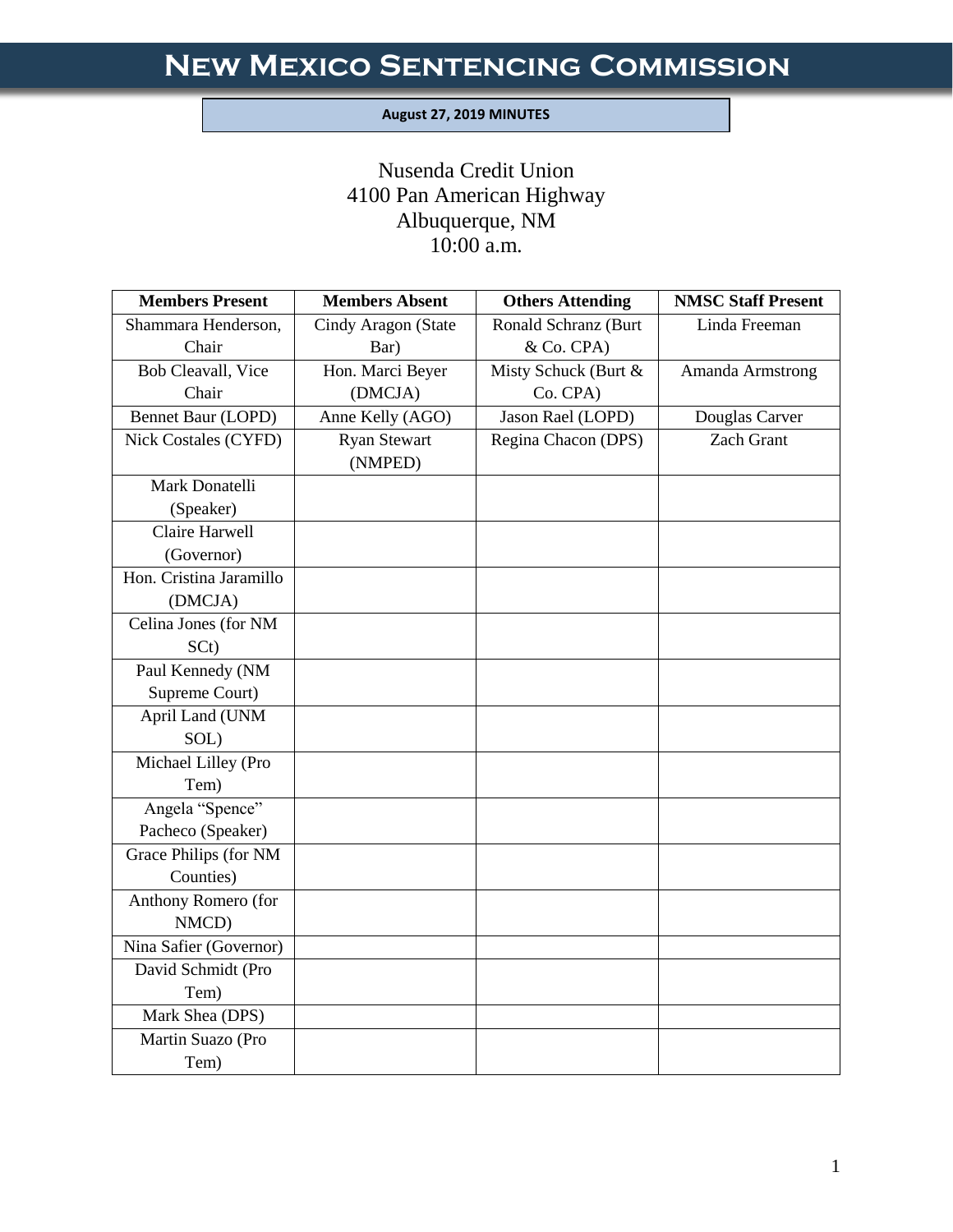| John Sugg (House   |  |  |
|--------------------|--|--|
| Minority)          |  |  |
| Ron West (Senate   |  |  |
| Minority)          |  |  |
| Clint Wellborn     |  |  |
| (NMDAA) (by phone) |  |  |
|                    |  |  |

**I. Welcome and Introductions.** The meeting began at 10:03 a.m. Chair Shammara Henderson welcomed members, guests, and staff to the meeting.

**II. Approval of minutes for the May 1, 2019 meeting.** The minutes of the meeting were approved by voice vote.

# **III. Staff Report.**

# *FY 2021 Appropriation Request (voting item).*

Executive Director Linda Freeman, New Mexico Sentencing Commission (NMSC), outlined the budget priorities for the Commission and gave an overview of the steps that have been taken to launch the crime reduction grants process envisioned by the Crime Reduction Grant Act. She noted that there was a disconnect between the language in the Crime Reduction Grant Act and the junior bill budgetary language that gave the NMSC monies for crime reduction grants. She also informed the Commission that the sponsors of the bill that created the Crime Reduction Grant Act had the hope that in the future the Act would be funded through the NMSC budget rather than the junior bill.

Zach Grant, Data Integration Program Manager, NMSC, informed the Commission of the work he had done to inaugurate the grants process under the Crime Reduction Grant Act. He reached out to each judicial district's Criminal Justice Coordinating Councils (CJCC), and visited five of the districts. In the end, eleven of the state's thirteen CJCCs submitted some form of application, for a total of over \$700,000 in application requests, a sum almost double the monies for crime reduction grants in the budget passed in the 2019 Legislative Session. The Grants Committee – the newly-created subcommittee of the NMSC formed to award and oversee the grants – was scheduled to meet immediately upon the conclusion of full Commission meeting. Executive Director Freeman and Mr. Grant both expressed that there was a need for more robust funding for the Crime Reduction Grant Act, monies that should be part of the NMSC budget.

Members of the Commission asked questions about and discussed the budgetary needs of the Commission, the workings of the crime reduction grants process, and the need for a subcommittee of the Commission for strategic and budgetary planning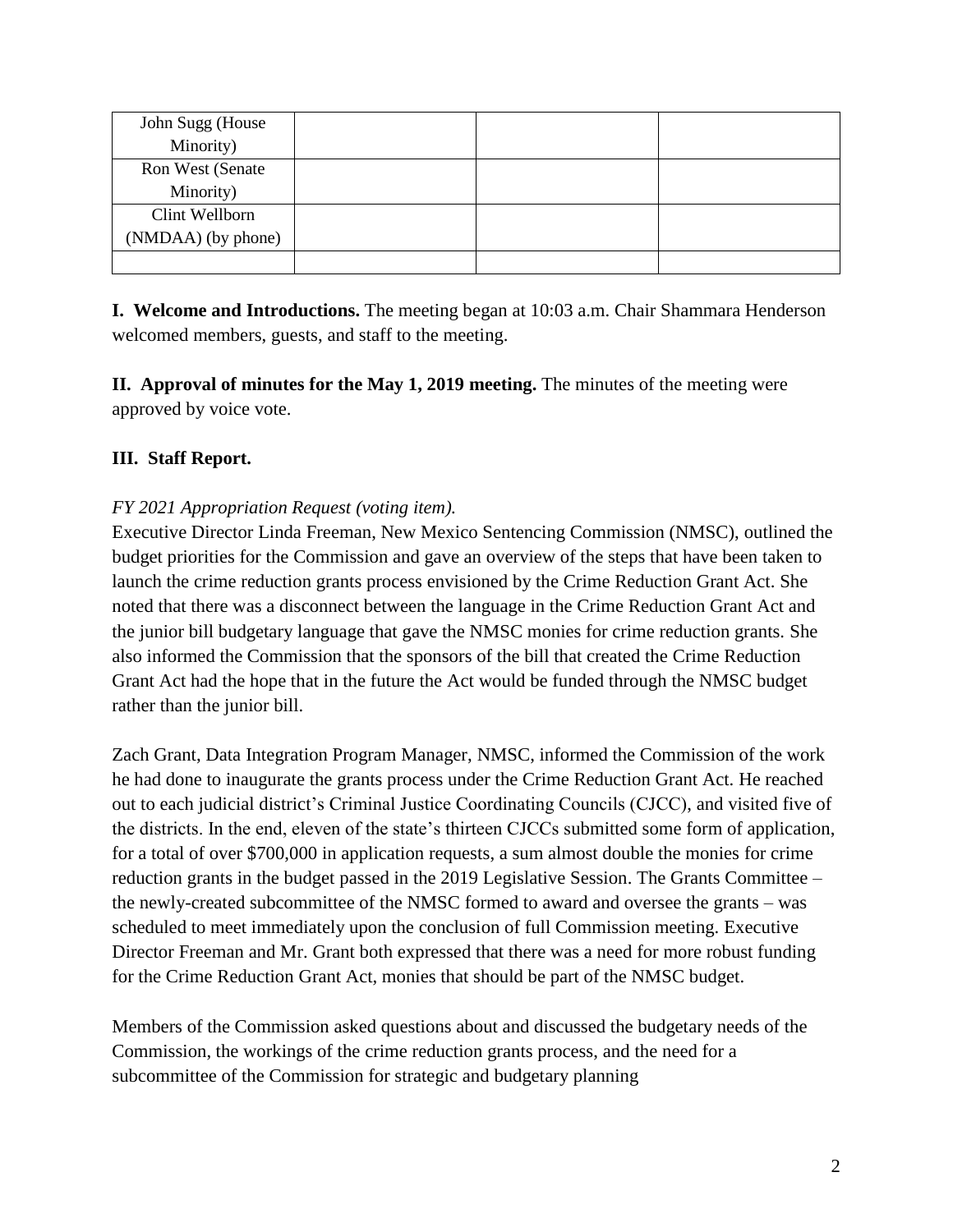The NMSC budget request for FY 2021 will be:

- \$649,600 general fund appropriation for the NMSC base budget;
- \$750,000 recurring to fund the Crime Reduction Grant Act;
- \$1,000,000 non-recurring, non-reverting to fund the Crime Reduction Grant Act; and
- \$510,000 for statewide data integration projects.

The FY 2021 appropriation request was approved by voice vote.

# *FY 2021 Strategic Plan (voting item).*

Executive Director Freeman informed the Commission that the updated Strategic Plan includes the new NMSC responsibilities regarding data integration, new projects undertaken by NMSC staff, and the work of the re-formed Reform Committee. The FY 2021 Strategic Plan was approved by voice vote.

#### *FY 2021 Resolution Regarding Notice of Open Meetings (voting item).* The FY 2021 resolution regarding notice of open meetings was approved by voice vote.

### *Update on New Data Integration Responsibilities.*

This item was integrated into the report on the FY 2021 Appropriation Request.

*Research Update.* There was no research update given.

*Report from National Association of Sentencing Commissions Conference, August 5-7.* This item was deferred, to be covered in Item IV of the agenda.

# *Additional Staff Report Items.*

Douglas Carver, Deputy Director, NMSC, updated the Commission on the progress of filling its membership. He noted that all but two positions have been filled on the Commission – missing are the Magistrate Judge appointment needed from the Supreme Court and appointee of the Behavioral Health Services Division. He noted that the Governor has not yet made her appointments to the Sex Offender Management Board.

# **IV. Gender Specific and Trauma Informed Practices in New Mexico.**

The presentations by Haven Scogin, Community Corrections Administrator, New Mexico Corrections Department (NMCD), and Cory Lee, Executive Director, Crossroads for Women, formed the core of the panel that was organized by Executive Director Freeman for the August National Association of Sentencing Commissions conference.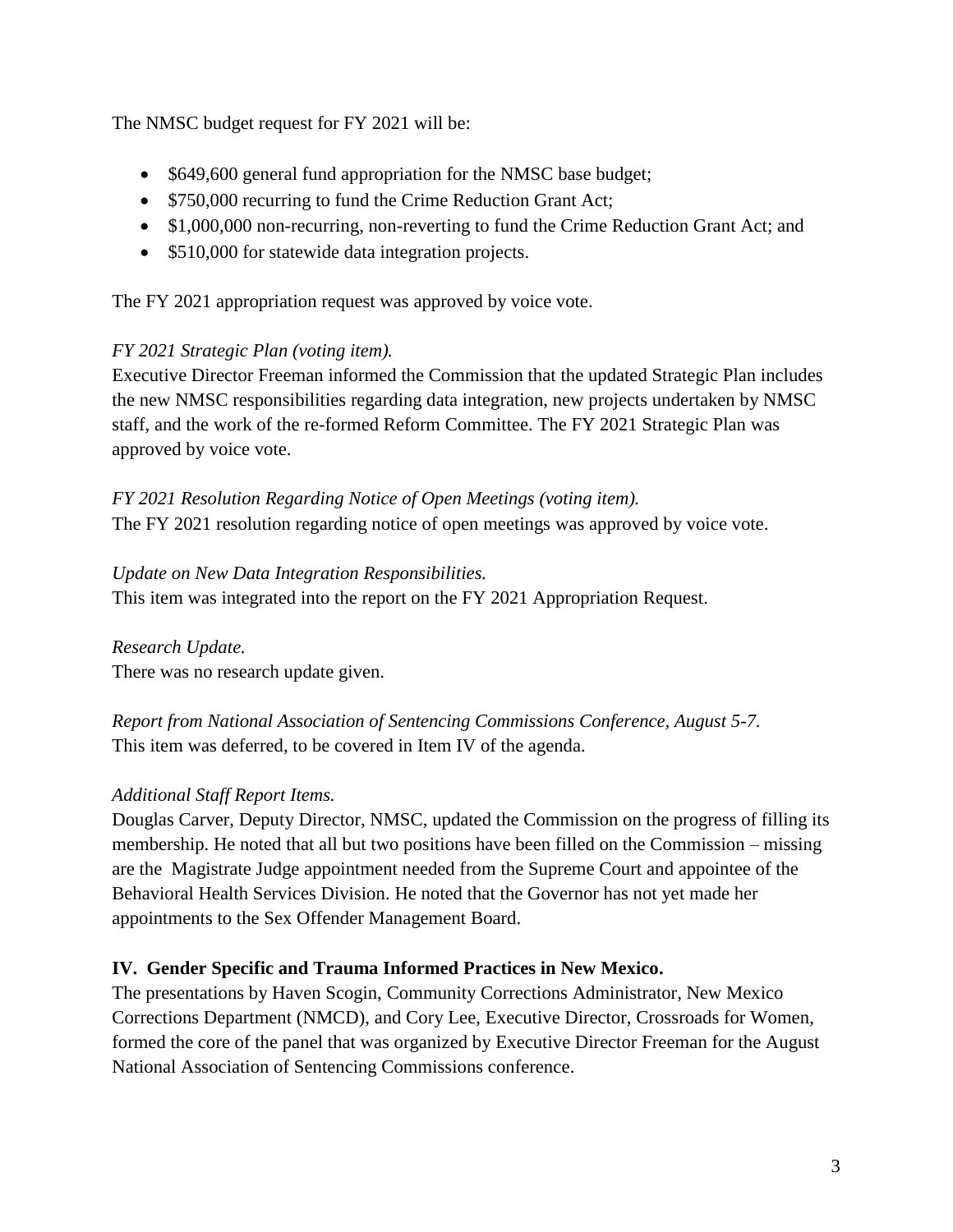Ms. Scogin's presentation, "Gender Responsive and Trauma-Informed Changes", detailed the work NMCD was conducting to ensure their programming was aligned with the needs of the correctional population. She discussed the history of the NMCD population, and the realization that the growing female population required increased attention to gender responsiveness. She discussed the COMPAS risk/needs assessment, the profile of the female population at NMCD, programming offered in prison and in the community, and NMCD's partnership with Crossroads for Women.

Ms. Lee gave an overview of Crossroads for Women. Their mission is to provide comprehensive, integrated services to empower women emerging from incarceration to achieve safe, healthy, and fulfilling lives in the community, for themselves and their children. Their service delivery models are focused on trauma-informed care, gender responsiveness, harm reduction, and wrap-around services. She discussed the history of Crossroads, gave an overview of their programs, and discussed the partnership with NMCD.

#### **V. Report from the Juvenile Committee:**

Bob Cleavall, Chair of the Juvenile Committee, updated the Commission on the work of the Committee. He informed the Commission that the committee last met on August 15, with a focus on two issues: concerns surrounding the increased transportation of juvenile defendants due to the closure of juvenile detention centers across the state, and the effects of the reduction in usage of Juvenile Drug Courts in the state.

#### **VI. Report from the Justice Information Sharing Council:**

Regina Chacon, Chair of the Justice Information Sharing Council (JISC), stated that while JISC had not met lately, the members have been working on the Consolidated Offender Query (COQ). The Department of Public Safety received \$150,000 from the Legislature during the 2019 Legislative Session, and has received a grant for work with the Second Judicial District. The Department of Public Safety has memoranda of understanding with district attorney offices to attach their information and update it and use it. The COQ project is about to move into its second phase, which will involve a credentialed public view for the Law Offices of the Public Defender and defense attorneys. JISC hopes to give a presentation to the NMSC on the COQ once the public view is more fully established.

# **VII. Report from the Legislative Committee:**

Martin Suazo, Chair of the Legislative Committee, informed the Commission that the committee meets every Tuesday through the bill introduction deadline during the Legislative Session.

#### **VIII. Report from the Sex Offender Management Board:**

Deputy Director Carver, Acting Chair of the SOMB, updated the Commission on the work of the Board. He noted that the Board had not met recently as the prior Governor's appointees had left